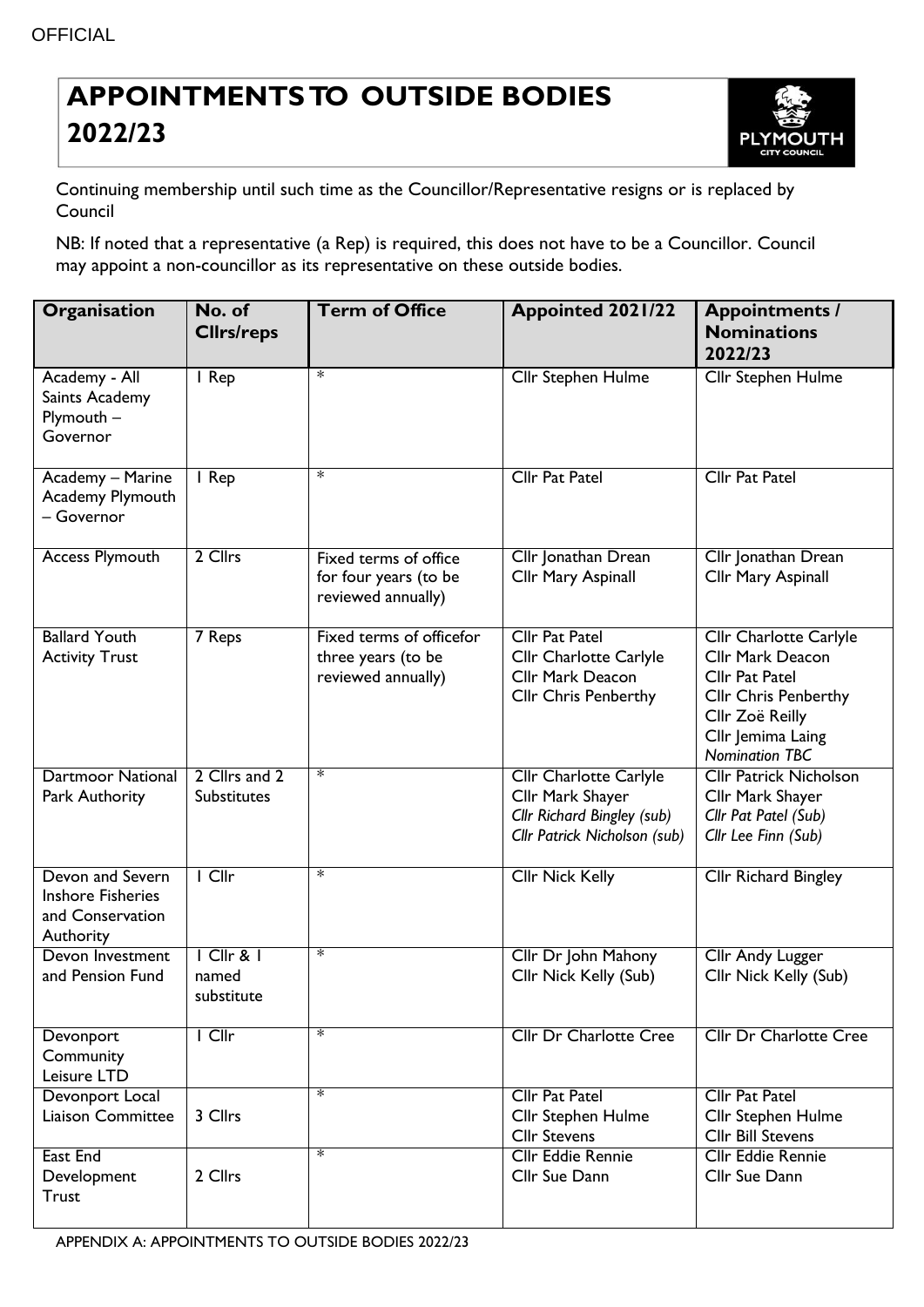| Organisation                                                                      | No. of<br><b>Clirs/reps</b>   | <b>Term of Office</b>                                                                                    | <b>Appointed 2021/22</b>                                                            | <b>Appointments /</b><br><b>Nominations</b><br>2022/23                   |
|-----------------------------------------------------------------------------------|-------------------------------|----------------------------------------------------------------------------------------------------------|-------------------------------------------------------------------------------------|--------------------------------------------------------------------------|
| Elize Hele and John<br>Lanyon Education<br><b>Foundations</b>                     | 3 Reps                        | Fixed term of officefor<br>three years (reviewed<br>annually)                                            | <b>Cllr Dave Downie</b><br>Cllr Dr John Mahony<br>Cllr Sarah Allen                  | <b>Cllr Charlotte Carlyle</b><br>Cllr Dr John Mahony<br>Cllr Sarah Allen |
| <b>Erle Trust Fund</b>                                                            | 2 Cllrs                       | $\ast$                                                                                                   | <b>Cllr Terri Beer</b><br>Cllr Andrea Loveridge                                     | Cllr Andrea Loveridge<br><b>Cllr Natalie Harrison</b>                    |
| Cllrs to be from the Plympton Erle Ward                                           |                               |                                                                                                          |                                                                                     |                                                                          |
| Estover / Leigham /<br>Mainstone<br>Management<br>Committee                       | I Cllr                        | <b>Annual Appointment</b>                                                                                | Cllr John Riley                                                                     | Cllr John Riley                                                          |
| <b>Four Green</b><br><b>Community Trust</b><br>CIC Board                          | 2 Cllrs                       | $\ast$                                                                                                   | <b>Cllr Dave Downie</b><br>Cllr Mark Shayer                                         | <b>Cllr Phil Partridge</b><br>Cllr Mark Shayer                           |
|                                                                                   |                               | Above Cllrs must not sit on the Millfields or Wolseley CEDTs                                             |                                                                                     |                                                                          |
| Incinerator Liaison<br>Committee                                                  | 2 Cllrs                       | $\ast$                                                                                                   | <b>Cllr Pat Patel</b><br>Cllr Stephen Hulme                                         | <b>Cllr Pat Patel</b><br><b>Nomination TBC</b>                           |
| <b>Clirs from St Budeaux, Ham or Devonport Wards</b>                              |                               |                                                                                                          |                                                                                     |                                                                          |
| <b>Gdynia Twinning</b><br>Panel                                                   | 2 Cllrs                       | Reviewed annually                                                                                        | (A new body)                                                                        | Cllr Chip Tofan<br>Cllr Tina Tuohy                                       |
| Local Government<br>Association:<br><b>General Assembly</b>                       | $\overline{\phantom{a}}$ Cllr | $\ast$                                                                                                   | <b>Cllr Nick Kelly</b>                                                              | <b>Cllr Richard Bingley</b>                                              |
|                                                                                   |                               | The Leader (Exercises 5 votes on behalf of the Council)                                                  |                                                                                     |                                                                          |
| <b>Market Forum</b>                                                               | 3 Cllrs                       |                                                                                                          | Cllr Glenn Jordan<br>Cllr Stephen Hulme<br>Cllr Dr John Mahoney                     | <b>Cllr Stephen Hulme</b><br>Cllr Dr John Mahoney<br>Cllr Chip Tofan     |
| Millfields CEDT                                                                   | 2 Cllrs                       | $\ast$                                                                                                   | Cllr Glenn Jordan<br><b>Cllr Penberthy</b>                                          | <b>Cllr Lee Finn</b><br><b>Cllr Chris Penberthy</b>                      |
| <b>Wolseley CEDTs.</b>                                                            |                               | One Cllr to be from the St Peter and the Waterfront ward. Above Cllrs must not sit on the Four Greens or |                                                                                     |                                                                          |
| Mount Batten<br>Sailing and Water<br>Sports Centre -<br><b>Board of Directors</b> | 2 Cllrs                       | Fixed terms of officefor 3<br>years (reviewed annually)                                                  | <b>Cllr Charlotte Carlyle</b><br>Cllr Bill Wakeham                                  | <b>Cllr Charlotte Carlyle</b><br>Cllr Pat Patel                          |
| <b>Municipal Charities</b><br>of Plymouth                                         | 3 Reps                        | Fixed term of office for<br>three years (reviewed<br>annually)                                           | Kyle Lewis<br>Jon Hill<br>P. Bunkin                                                 | Kyle Lewis<br><b>Tim Lever</b><br><b>Nomination TBC</b>                  |
| <b>North Yard</b><br><b>Community Trust</b>                                       | 4 Cllrs                       | Annual Appointment                                                                                       | Cllr Stephen Hulme<br><b>Cllr Pat Patel</b><br>Cllr Sally Haydon<br>Cllr Mark Coker | <b>Nominations TBC</b>                                                   |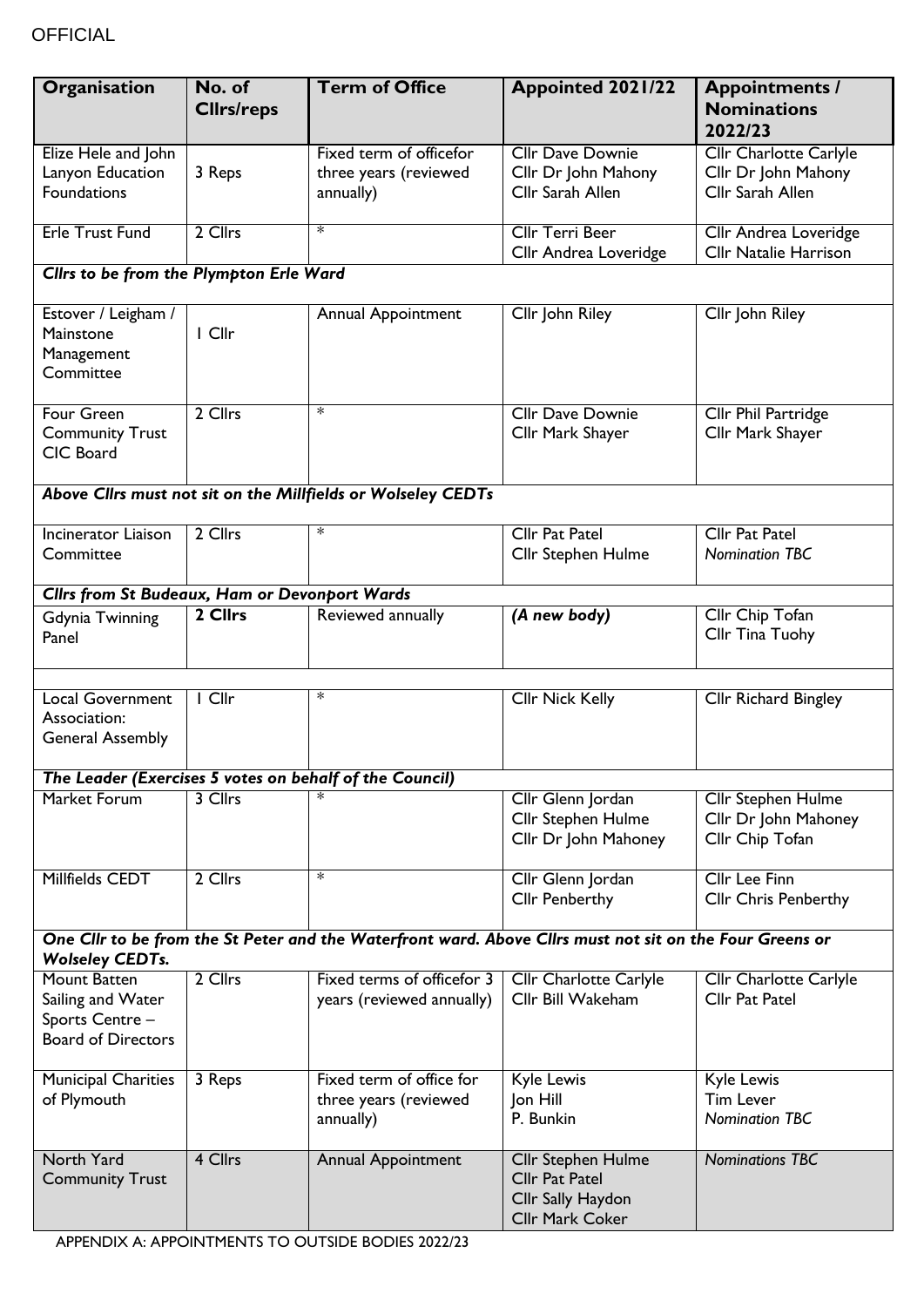## **OFFICIAL**

| Organisation                                                                                           | No. of<br><b>Clirs/reps</b>                                                                  | <b>Term of Office</b>                                         | <b>Appointed 2021/22</b>                                                                   | <b>Appointments /</b><br><b>Nominations</b><br>2022/23                        |
|--------------------------------------------------------------------------------------------------------|----------------------------------------------------------------------------------------------|---------------------------------------------------------------|--------------------------------------------------------------------------------------------|-------------------------------------------------------------------------------|
|                                                                                                        |                                                                                              |                                                               | Two Cllrs from the St Budeaux ward, one from the Ham ward and one from the Devonport Ward. |                                                                               |
| <b>Olford Bequest</b>                                                                                  | 2 Reps                                                                                       | Fixed terms of officefor<br>five years (reviewed<br>annually) | Cllr Dr John Mahony<br>Cllr Mrs Aspinall                                                   | Cllr Dr John Mahony<br>Cllr Mary Aspinall                                     |
| Pembroke Street<br><b>Estate Management</b><br><b>Board</b>                                            | $\overline{\phantom{a}}$ Cllr                                                                | Annual Appointment                                            | <b>Cllr Stevens</b>                                                                        | <b>Cllr Bill Stevens</b>                                                      |
| <b>Devonport ward Cllr</b>                                                                             |                                                                                              |                                                               |                                                                                            |                                                                               |
| Plymouth and<br>Devon Racial<br><b>Equality Council</b>                                                | I Cllr                                                                                       | $\ast$                                                        | Cllr Pat Patel                                                                             | <b>Cllr Pat Patel</b>                                                         |
| <b>Plymouth Area</b><br><b>Disability Action</b><br><b>Network</b>                                     | 2 Cllrs - One<br>from the<br>majority group<br>and one from<br>the largest<br>minority group | $\ast$                                                        | Jon Hill                                                                                   | Cllr Jonathan Drean<br>Cllr Mary Aspinall                                     |
| <b>Plymouth Arts</b><br>Cinema                                                                         | I Rep                                                                                        | Annual Appointment                                            | Cllr Glenn Jordan                                                                          | <b>Nominations TBC</b>                                                        |
| <b>Plymouth Centre</b><br>for Faiths and<br><b>Cultural Diversity</b><br>- Board of<br><b>Trustees</b> | $I$ Cllr                                                                                     | Annual Appointment                                            | <b>Cllr Mark Deacon</b>                                                                    | Cllr Mark Deacon                                                              |
| Plymouth Citizens'<br>Advice Bureau<br><b>Trustee Board</b>                                            | 2 Reps                                                                                       | $\ast$                                                        | Cllr Dan Collins                                                                           | Cllr Dan Collins<br><b>Nominations TBC</b>                                    |
| Plymouth<br>Community<br>Homes - Board of<br><b>Directors</b>                                          | 2 Cllrs                                                                                      | 3 years (Reviewed<br>Annually)                                | Cllr Maddi Bridgeman<br>Cllr I. Tuffin                                                     | Cllr Richard Bingley<br>Cllr Sally Haydon                                     |
| <b>Plymouth Drake</b><br>Foundation - The<br>Community<br>Charity                                      | 2 Cllrs                                                                                      | $\ast$                                                        | Cllr Nick Kelly<br><b>Cllr Penberthy</b>                                                   | <b>Cllr Mark Shayer</b><br><b>Cllr Chris Penberthy</b>                        |
| <b>Plymouth Energy</b><br>Community<br>Limited                                                         | $I$ Cllr                                                                                     | $\ast$                                                        | Cllr Maddi Bridgeman                                                                       | Cllr James Stoneman                                                           |
| <b>Plymouth Foyer</b>                                                                                  | I Rep                                                                                        | $\ast$                                                        | Jon Hill                                                                                   | Jon Hill                                                                      |
| <b>Plymouth Local</b><br><b>Access Forum</b>                                                           | 3 Cllrs                                                                                      | $\ast$                                                        | <b>Cllr Patrick Nicholson</b><br>Cllr Philip Partridge<br>Cllr Pat Patel                   | <b>Cllr Pat Patel</b><br><b>Cllr Patrick Nicholson</b><br>Cllr Jonathan Drean |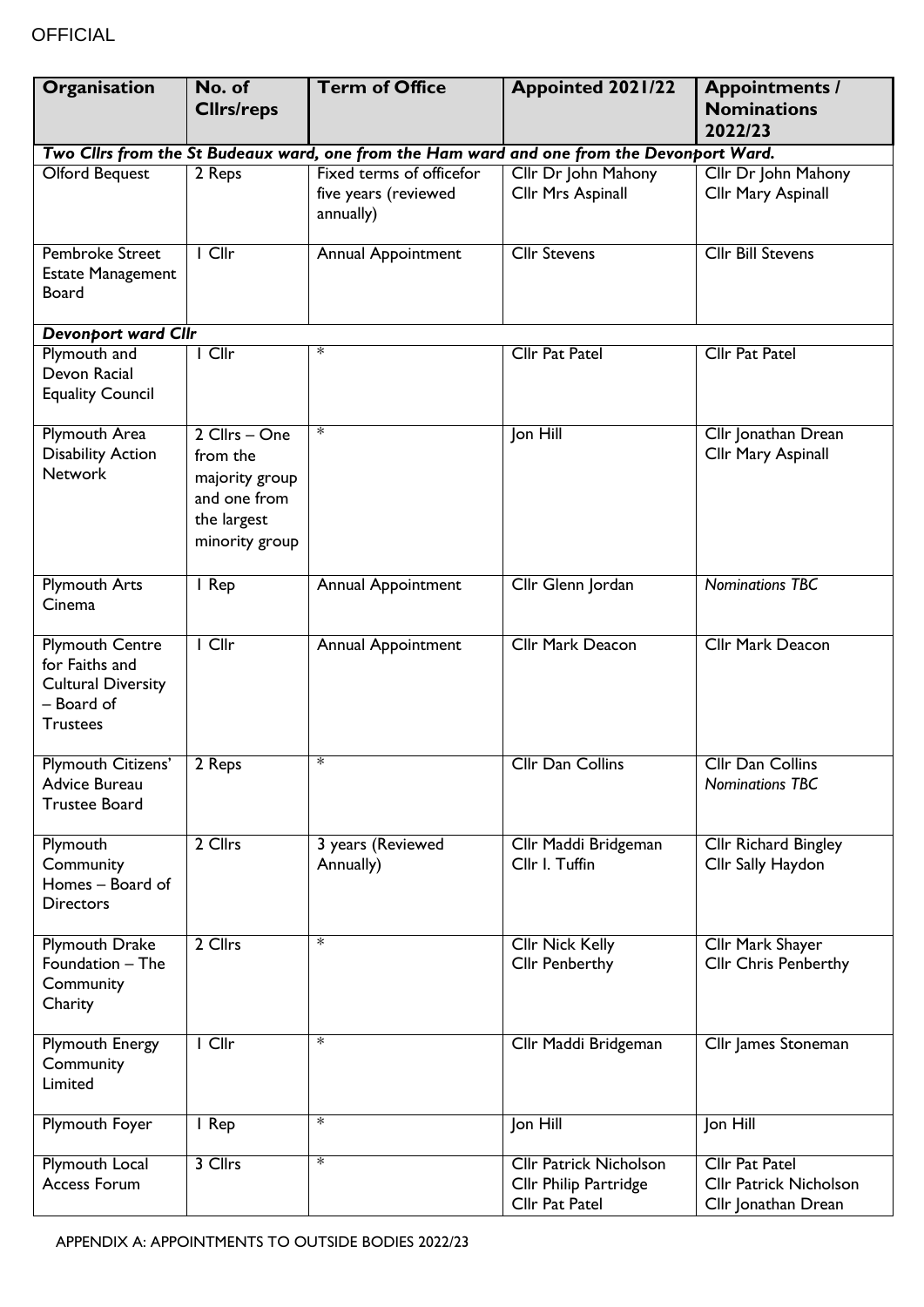| Organisation                                                                   | No. of<br><b>Clirs/reps</b>      | <b>Term of Office</b>                                                                                  | <b>Appointed 2021/22</b>                                                                                                                                 | <b>Appointments /</b><br><b>Nominations</b><br>2022/23                                                                      |
|--------------------------------------------------------------------------------|----------------------------------|--------------------------------------------------------------------------------------------------------|----------------------------------------------------------------------------------------------------------------------------------------------------------|-----------------------------------------------------------------------------------------------------------------------------|
| <b>Plymouth Senior</b><br>Citizens' Forum                                      | 2 Cllrs                          | $\ast$                                                                                                 | Cllr Jeremy Goslin<br>Vacancy                                                                                                                            | <b>Cllr Jeremy Goslin</b><br><b>Nomination TBC</b>                                                                          |
| <b>Plymstock United</b><br>Charity                                             | 2 Reps                           | Fixed terms of officefor 4<br>years (reviewed annually)                                                | Cllr Bill Wakeham<br>Cllr Rebecca Smith                                                                                                                  | <b>Cllr Bill Wakeham</b><br><b>Cllr Vivien Pengelly</b>                                                                     |
| Plymouth<br>Waterfront<br>Partnership<br><b>Advisory Panel</b>                 | 4 Cllrs                          | $\ast$                                                                                                 | Cllr Bill Wakeham<br>Cllr Rebecca Smith<br>Cllr Sue Dann<br><b>Cllr Chris Penberthy</b>                                                                  | Vacancy<br>Cllr Rebecca Smith<br><b>Cllr Sue McDonald</b><br><b>Cllr Chris Penberthy</b>                                    |
| wards.                                                                         |                                  | Four ward Clirs from across St Peter and the Waterfront, Sutton and Mount Gould, and Plymstock Radford |                                                                                                                                                          |                                                                                                                             |
| Relate Plymouth                                                                | I Rep                            | Fixed terms of officefor 4<br>years (reviewed annually)                                                | <b>Cllr Natalie Harrison</b>                                                                                                                             | <b>Cllr Natalie Harrison</b>                                                                                                |
| <b>SACRE Standing</b><br><b>Advisory Council</b><br>for Religious<br>Education | 6 Reps                           | $\ast$                                                                                                 | <b>Cllr Rebecca Smith</b><br>Cllr Jonathan Drean<br>Cllr Dr John Mahony<br>Cllr Mary Aspinall<br><b>Cllr Margaret Corvid</b><br><b>Cllr Jonny Morris</b> | Cllr Jonathan Drean<br>Cllr Chip Tofan<br>Cllr Dr John Mahony<br>Cllr Mary Aspinall<br>Cllr Tina Tuohy<br>Cllr Sally Haydon |
| South West<br>Councils                                                         | $I$ Cllr                         | $\ast$                                                                                                 | Cllr Nick Kelly                                                                                                                                          | <b>Cllr Richard Bingley</b>                                                                                                 |
| South West<br>Employers' Panel                                                 | $\overline{\phantom{a}}$ Cllr    | $\ast$                                                                                                 | Cllr John Riley                                                                                                                                          | Cllr John Riley                                                                                                             |
| South West Ports<br>Welfare<br>Committee                                       | I Rep                            | $\ast$                                                                                                 | Cllr Philip Partridge                                                                                                                                    | <b>Cllr Philip Partridge</b>                                                                                                |
| South West<br>Regional Flood and<br><b>Costal Committee</b>                    | $ C  r$ & $ $<br>Deputy (Cllr)   | Fixed term of office for 4<br>years (reviewed annually)                                                | Cllr Maddi Bridgeman<br>Cllr Jonathan Drean                                                                                                              | Cllr James Stoneman<br>Cllr Jonathan Drean                                                                                  |
| <b>Tamar Estuaries</b><br>Consultative<br>Forum                                | 2 Cllrs                          | $\ast$                                                                                                 | <b>Cllr Pat Patel</b><br>Cllr Mark Shayer                                                                                                                | <b>Cllr Pat Patel</b><br>Cllr Mark Shayer                                                                                   |
| <b>Tamerton Foliot</b><br><b>United Charities</b>                              | $I$ Cllr<br>Southway Ward<br>Clr | Fixed Term of officefor 4<br>years (reviewed annually                                                  | <b>Cllr Mark Deacon</b>                                                                                                                                  | <b>Cllr Mark Deacon</b>                                                                                                     |
| <b>Wessex Reserve</b><br>Force and Cadet<br>Association                        | I Cllr                           | <b>Annual Appointment</b>                                                                              | Cllr Mark Shayer                                                                                                                                         | Cllr Mark Shayer                                                                                                            |
| <b>Wolseley CEDT</b>                                                           | 2 Cllrs                          | $\ast$                                                                                                 | Cllr Stephen Hulme<br><b>Cllr Gareth Derrick</b>                                                                                                         | Cllr Stephen Hulme<br><b>Cllr Tom Briars-Delve</b>                                                                          |